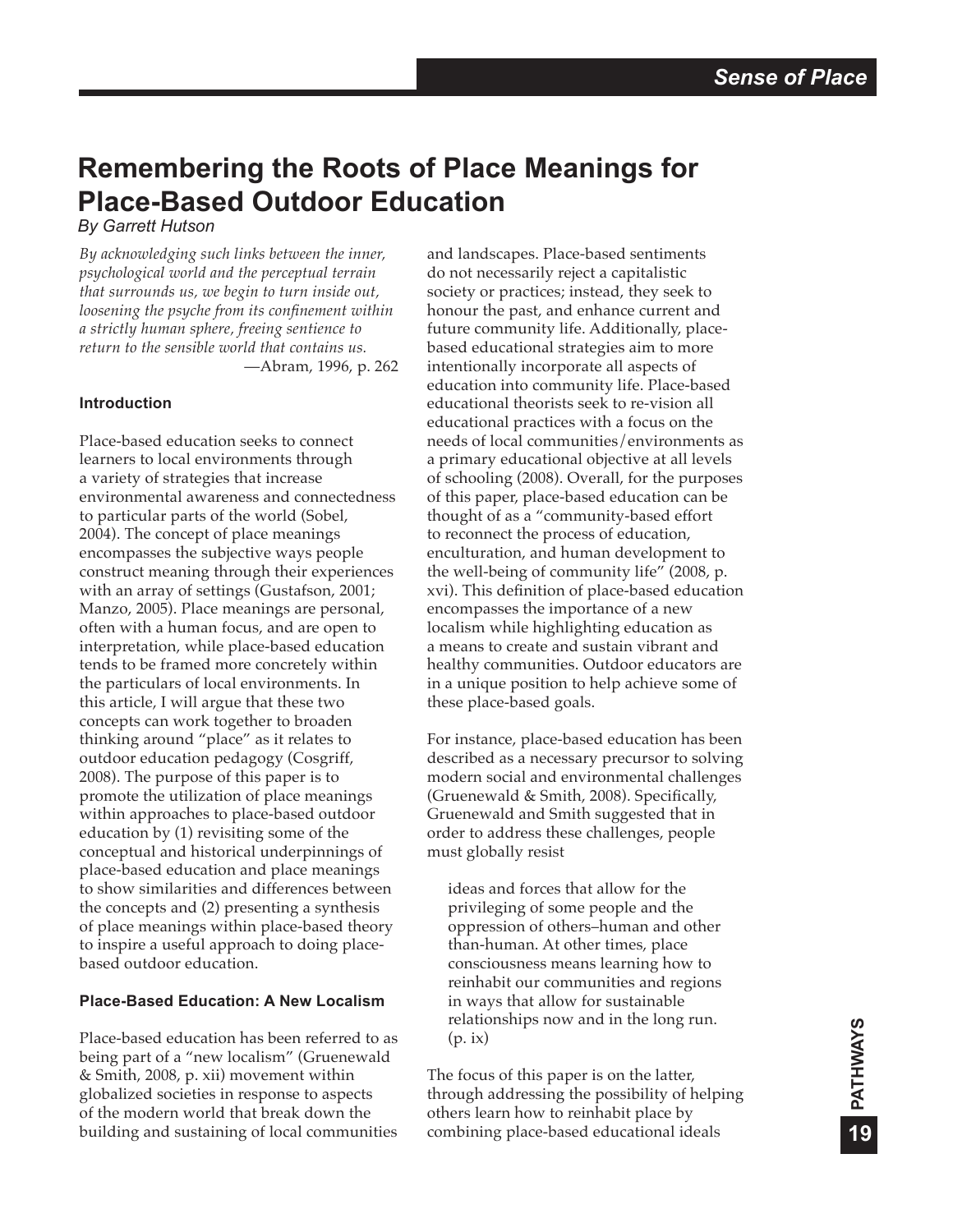with place meanings in order to explore how sustainable person–place relationships might be more explicitly nurtured in outdoor education contexts.

Gruenewald and Smith (2008, p. xix) posed important questions about how to do place-based education, including: "What educational forms promote care for places? What does it take to conserve, restore, and create ways of being that serve people and places? What does it take to transform those ways of being that harm people and places?" As I will argue later, place meanings have the potential to answer some of these questions. At the heart of place-based education is the theme of commitment to a community/region, its history and its future. Ideally, approaches to place-based education address each of these elements in a way that honours the needs of people and community (including the biotic community) as one entity in a reciprocal relationship between people and a place (Orr, 1992).

Many other educators have successfully utilized place-based ideals in practice. Cameron (2003) brings together student field experiences with critical thinking, environmental literature, historical and cultural place recognition and social action, which aim to inspire placebased educational ideals. In Australia, Cameron (2008) teaches university students to be aware of the places around them in conjunction with their own thought processes and responses to those locations. He supports learners in their own humancentred development and responsiveness while honouring the authenticity of the place, its processes, history, features and problems.

Furthermore, Cameron (2008) facilitates place-based education by encouraging his learners to track the stories of place from both individualized perspectives and place stories that unfolded apart from the learner's experience. Cameron asks his learners to critically question themselves during this process as to "whether the story is in the service of the place, or whether the place is only in service to the story they are constructing" (p. 299). He cites examples of students becoming aware of the loss of indigenous stories within a landscape as a successful use of place-based educational ideals. Moreover, Cameron suggests that if these types of place stories are retold by his students, then, the power of placeresponsiveness and human responsiveness coalesce to bring together a place's integrity and a learner's potential for a compassionate and sustainable relationship with it. Cameron notes that these stories must be "true to the place itself, if it is told with critical social and ecological awareness, such a story contains at least an implicit condemnation of place being viewed as a resource or a commodity in a globalized economy" (p. 300). Cameron's critical questioning of whether learners' place stories serve the learner or place is important to consider in the context of doing place-based outdoor education. Through a discussion of place meanings in the next section, I will argue that a learner's story of place and the meanings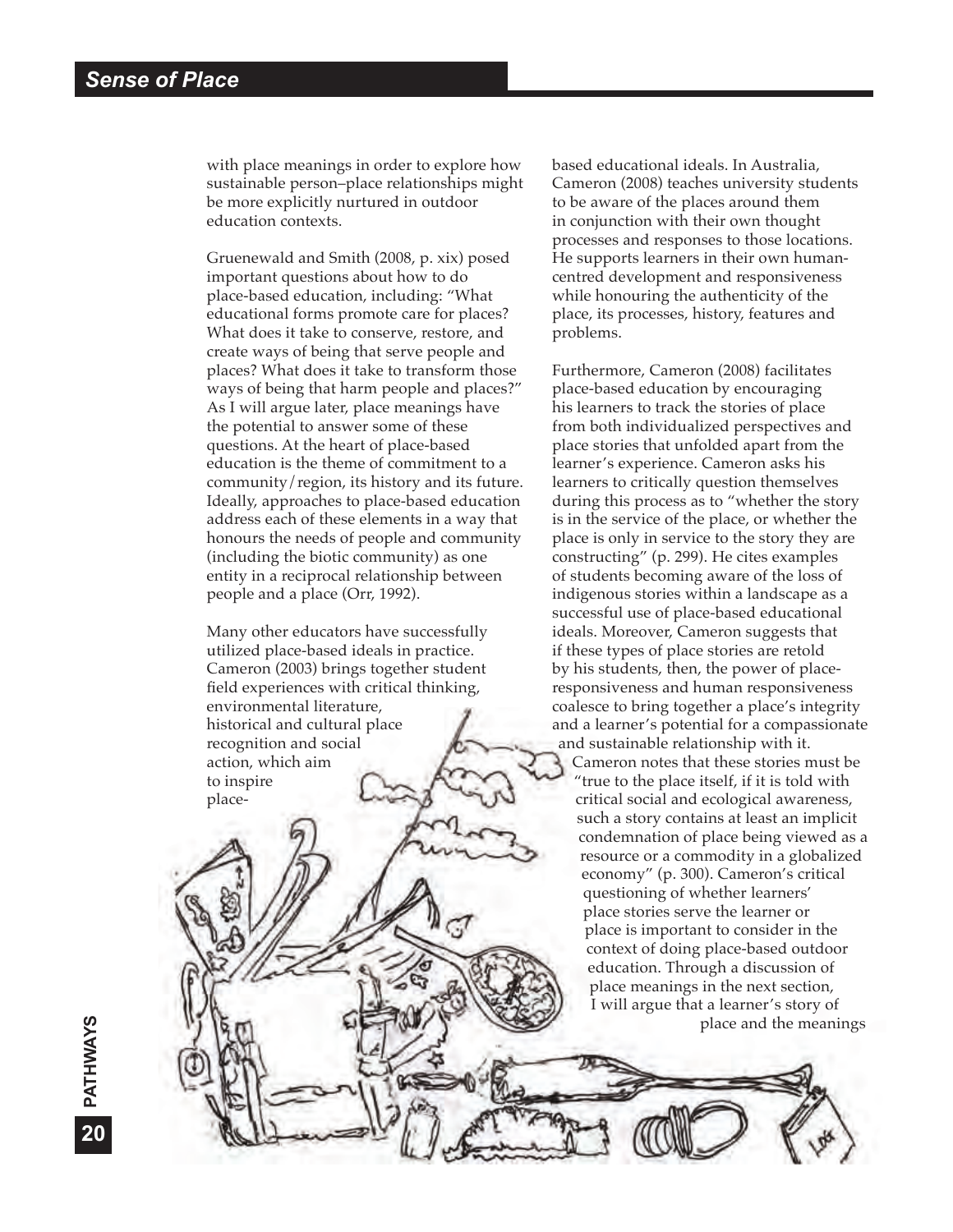they attach to it can potentially enrich relationships to place while adhering to place-based educational ideals.

### **Place Meanings**

Conceptually, place has been described as a centre of felt value "incarnating the experience and aspirations of people. Thus it is not only an arena for everyday life. . .[it also] provides meaning for that life" (Eyles, 1989, p. 109). Theorists have suggested feeling bonded to a setting is a principle need of being human to provide stability in personal identity and in understanding our notions of self (Casey, 2001; Eyles, 1989). Environmental psychologists Low and Altman (1992) theorized that it is the ways in which people process relationships with surrounding environments that form the meanings of attachment that are associated with places.

The often-cited Yi-Fu Tuan (1974a, 1974b, 1977) described the meaning of place through the emotional bonds people form with physical settings. Yi-Fu Tuan has been considered by many to have provided a seminal part of the foundation for many modern place theories (Hubbard, Kitchin & Valentine, 2008; Seamon, 1982). However, in the context of doing place-based outdoor education, it is noteworthy that some of Tuan's ideas have been criticized as having too much focus on human responsiveness, with little regard for the place itself (see Malpas, 1999). In other words, it has been suggested that some of Tuan's views of place have not necessarily been true to the places themselves but were instead locked too much in the realm of human feelings and expression. This is similar to Cameron's (2008) concern for whether his students are acknowledging place or only their construction of it. However, I will argue that many of Tuan's foundational ideas of place have similar themes to place-based ideals that can potentially expand possibilities of doing place-based outdoor education. Some of these important links in Tuan's work are re-explored in the following paragraphs.

Tuan (1974b) contended the meanings of a place could be found in the expressive

symbols people use when they want to give a setting greater emotional and personal sentiment. He noted that to understand a place is also to understand the makeup of a person. He suggested that the emotions people attach to locations move the experience of a particular place to a layer of meaning beyond the practical functions that other locations carry. He elaborated on this conceptualization of place through descriptions of the perceived spirit and personality that certain locations hold for those who experience them.

Tuan described the spirit of an environment in the context of places that make themselves known to observers. Tuan's spirit of place exhibited a sense of mystery that may compare to sensing a spirit in a cemetery, an old home or indigenous ruins. Just as a human being may attempt to make her or his spirit known to the world, Tuan (1974b) thought it possible for a place's spirit to make itself known in a variety of forms. Tuan described the personality of a place through the uniqueness that it holds. Like human beings, Tuan felt places developed and exemplified "signatures" (p. 233) over time through applied meanings that were assigned to them. He contended that the personality of a place develops just as the personality of a child becomes recognizable to a parent. In the same way a parent watches and recognizes the personality of their child grow and change, "regions have acquired unique 'faces' through prolonged interaction between nature and man [or woman]" (p. 234), which Tuan thought was revealed through feelings of awe and affection.

For example, the awe of a place is exhibited through its sublime and dominating characteristics (Tuan, 1974b). Tuan might suggest that environmental features that dominate places like Niagara Falls, Algonquin Park or the Yukon Territory all have awe as part of their personality. Tuan thought that places such as these command attention due to their sheer size and dominance over their surrounding landscapes.

Conversely, Tuan thought more ordinary places elicit a deeper type of affection "in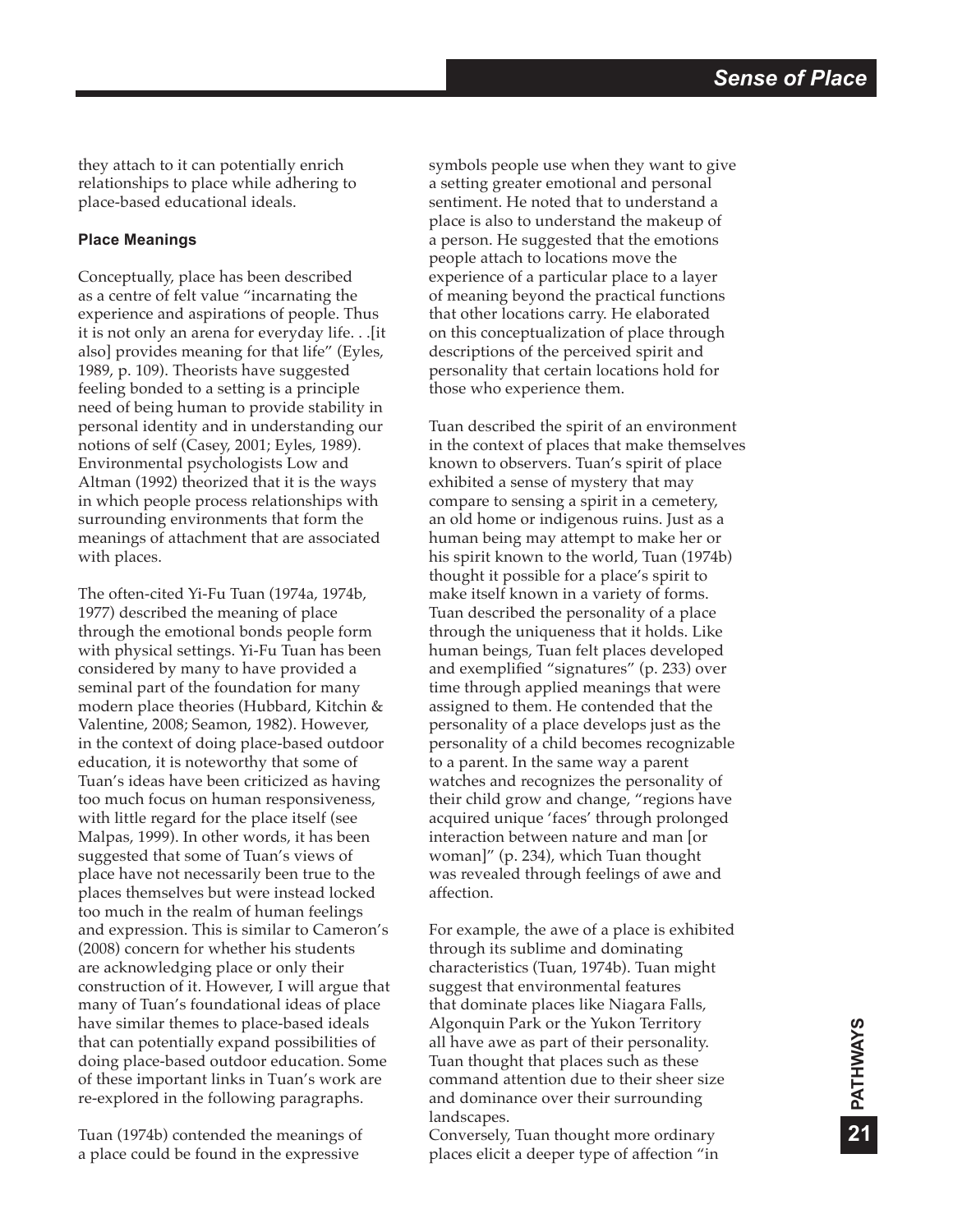the same sense that an old rain coat can be said to have character" (Tuan, 1974b, p. 234). Places are imbued with the character that is assigned to them by those who experience specific places over long periods of time. Places, like the old raincoat, may represent objective use and meaning that over time transforms into something comforting, dependable and nurturing with a personality that can be only understood with a history of experience.

Furthermore, Tuan (1974b) asserted that places have a spirit and personality, but it is only a sentient being that can have a sense of place through the meanings that are assigned to specific locations. Tuan (1977) suggested that to sense a place is to know it on a personal and intimate level. Tuan noted that long-term sense engagement is what creates a contextual and specific sense of place over time. On another level, Tuan and others observed that people who inhabit places for long periods assign meaning to those settings subconsciously through touch, smells, sights and sounds that leave experiential memories and emotions embedded in one's identity (Low & Altman, 1992; Tuan, 1974b).

These embedded emotions led to Tuan's (1974b) conceptualization of place stability as reliance on feelings of home and community consistent with the same emphasis that place-based ideals often put on embracing the local. Similarly, Tuan suggested that to travel the world would create less environmental awareness than staying in one place and getting to know it intimately over time. Tuan also posited that learning the various layers and patterns of stability of a specific setting creates deeper meaning than visiting faraway places for short periods. For Tuan, the meanings of a place are captured most powerfully through repeated exposure and rootedness in particular settings. Tuan highlighted the importance of recognizing the differences between meanings attached to places of repeated exposure and those that only hold meaning to the eye (Tuan, 1977, 1974b). Tuan (1974b) considered that differences in perception are continually forming through

emotional bonds that are being attached to a setting, both consciously and subconsciously, with the potential of transforming a setting into a field of care. While public symbols are aesthetic and pleasurable sights (Niagara Falls, for instance), often instilling awe and amazement in observers, Tuan described fields of care as eliciting more permanent emotional responses. A public spectacle might be a place that is widely known as sacred, such as a formal city garden or famous national park. Alternatively, a field of care may be better represented as a local city park or a secret swimming hole on a slow-moving river that is not dependent on "ostentatious visual symbols" (p. 238). Rather, these settings become meaningful through repeated exposure and internalization of the setting into the pattern of one's own life over time (Lowenthal, 1961). These ideas parallel place-based ideals and are consistent with notions of bringing a new localism into the pattern of one's life.

Tuan's conceptualization of place meanings, through the affective domain, is presented on a continuum. This includes the public and universal symbols of places as adventurous and exciting to fields of care such as being attached to a particular place or community over time. All parts of this continuum are important to consider in the context of place-based education. Tuan's notions of place seem clearly biased toward the human realm, but I would argue are not independent of the physical environment. Tuan's ideas seem to create a fusion between people and their environments that together create "place." Tuan seemed very much aware of the ways places shape the identities of people as well as the ways people shape places. Additionally, Tuan seemed to favour the particular landscape over universalistic accounts, thus demonstrating his bias and respect toward local places. Where Tuan's ideas diverge from some placebased ideals is through his emphasis on the emotional and sensual human experience. Human experience, place meanings and the particulars of local environments seem inseparable from Tuan's perspective. By combining Tuan's views with the placebased educational framework highlighted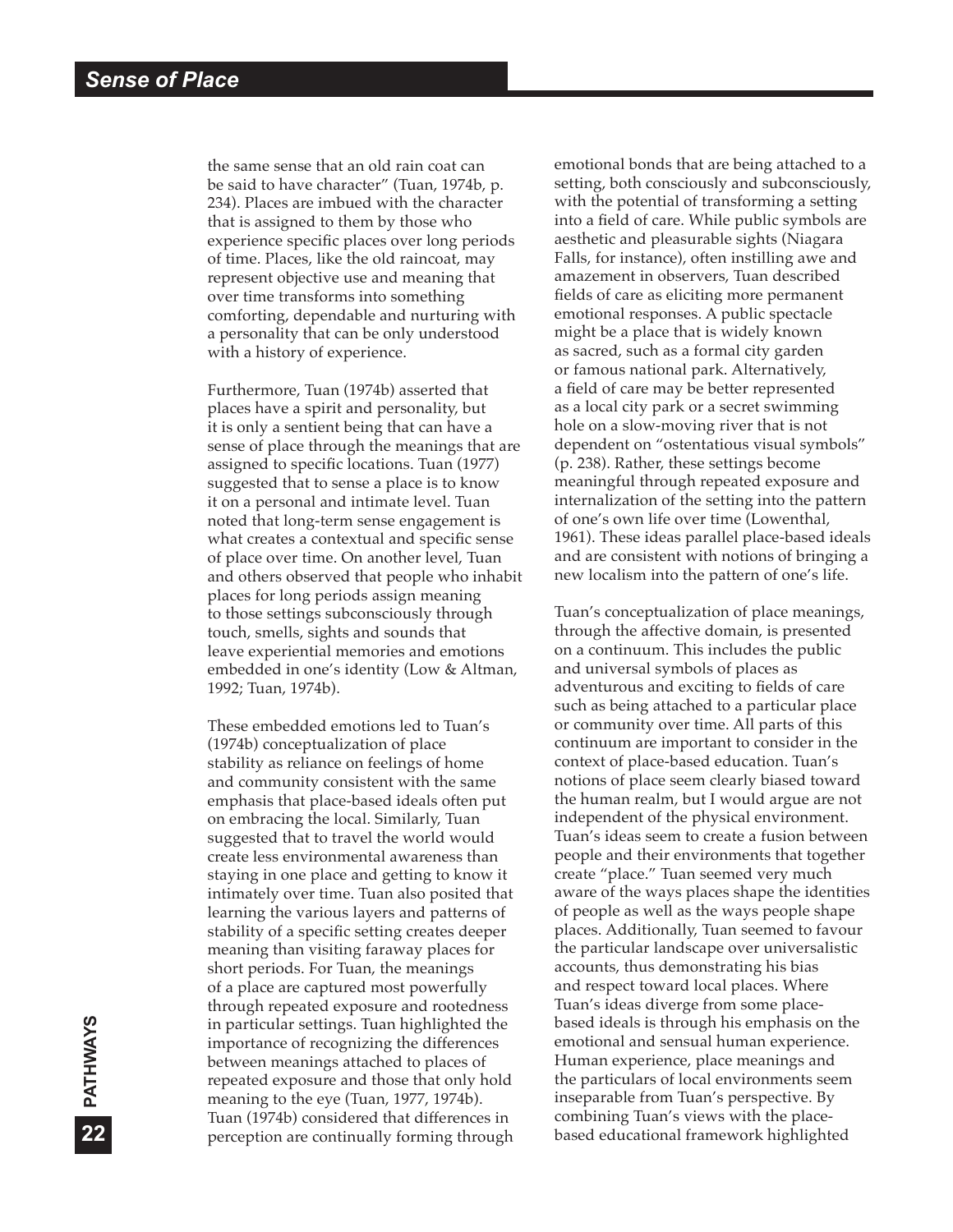**PATHWAYS**

PATHWAYS

**23**

by Cameron's (2008) ideas of "re-storying" place, it seems the story of a place could become more complete and perhaps sustainable by not only honouring the place stories that have come before but also by further nurturing and exploring the current storyteller's story.

## **A Synthesis of Place Meanings and Place-Based Outdoor Education**

Place meanings can perhaps be used both as a way to personalize place-based outdoor education and to be critical of current practices and perspectives. Progressive thinking has already been articulated to make place-based educational ideals achievable by outdoor educators, as demonstrated by Wattchow (2006, p. 253), who suggested outdoor educators need to promote "responsive negotiation" between people and their surrounding local environments. Tapping into a process of responsive negotiation of place meaning–making from individual perspectives could be a starting point to using a place-based pedagogical model

that keeps human responses in the forefront without losing place-based ideals.

For example, as highlighted in Cosgriff (2008) and Brown (2008), it has been suggested that in New Zealand, outdoor education in schools may perhaps overemphasize adventure programs and outdoor pursuits that promote challenge and personal development with too little emphasis on the natural environment. While there has been a call to create more in-depth place-based programs that embrace place-based ideals from start to finish (see Brown, 2008), current adventure-oriented programs could also integrate place-based ideals into their outdoor experiences without abandoning adventure and challenge as their core. As suggested by Cosgriff (2008), they might be encouraged to do more to teach about place within their programmatic structures and tie adventure and challenge to the local landscape. From the perspective

of place meanings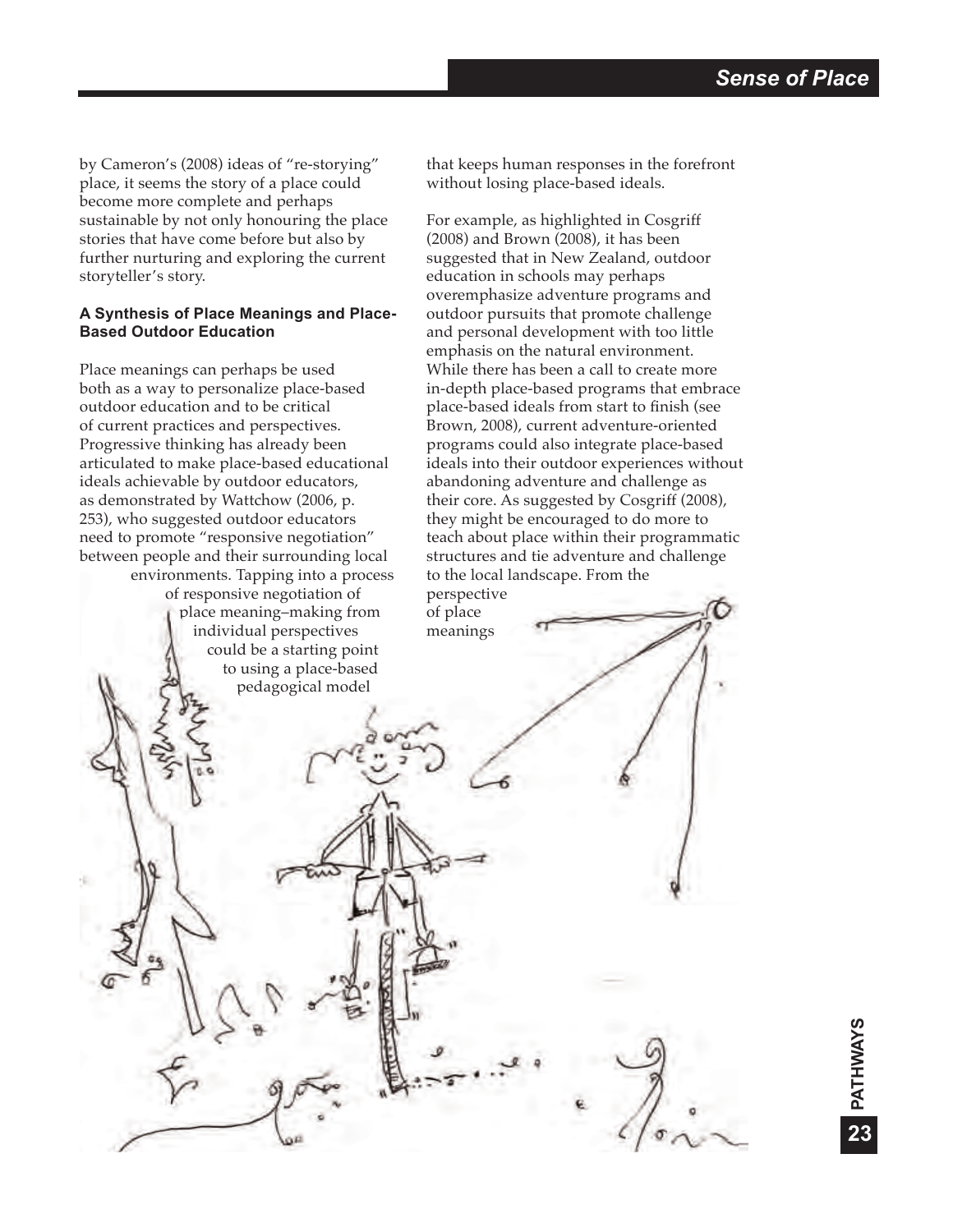described in this paper, if adventure and challenge become reference points for learner-centred place meaning, perhaps it would be possible to re-contextualize adventure as a means to learning about and responding to the needs of local places.

For instance, while debriefing a rock climbing experience, outdoor educators could perhaps do more to discuss and highlight a learner's adventurous experience with the landscape and then connect that experience to the place's social and environmental history and challenges. Again, this might give learners a chance to connect their own stories of the landscape with those stories that came before theirs. And this may provide a reference point for positive memories, further reflection and self-critique regarding the nature and power of person–place relations. In terms of doing place-based outdoor education, this intentional connection could provide a learner a context for what a sustainable and mindful person–place relationship looks and feels like.

I do worry that this suggestion would lead to places being viewed as commodities that provide adventure and challenges for those who can afford it—negating any hope of creating sustainable place-based ethics. In other words, I worry this approach could inspire the valuing of a place only because it provides people with a service or product of some kind. However, I believe place meanings may also be able to inspire Cameron's (2008) ideas of re-storying one's experience "alongside" a place's history to potentially create a catalyst for people to see themselves more clearly within and a part of local landscapes. Critics might argue that such a leap might promote too much of an anthropocentric perspective within person– place experiences, and, to some extent, those critics are likely right.

However, I can't help but wonder about a place-based perspective that does more to embrace place meanings as well as their implications for outdoor educators who potentially can guide others toward living in harmony with their local places in a compassionate coexistence. This coexistence might be crystallized by a mutual understanding and respect for diversity in place-meaning views in conjunction with place-based ideals that serve to protect and revere the local. The rather positive view of place meanings presented in this paper does not mean to discount other pertinent issues like critical views of place that further explore and critique politics, gender roles and class that are inherent parts of experiencing place but are often lacking in place-based literature (Morehouse, 2008). Instead, the view presented in this paper is meant to inspire further dialogue about the topic of place-based education through arguing for a more intentional integration of individualized place meanings within a place-based outdoor education context.

Acknowledgement: This paper was adapted from an article previously published in the *New Zealand Journal of Outdoor Education*:

Hutson, G. (2010). Revisiting the meanings of place for New Zealand placebased outdoor education (Special issue). *New Zealand Journal of Outdoor Education*, *2*(4), 43–61.

#### **References**

- Abram, D. (1996). *The spell of the sensuous*. New York: Vintage.
- Brown, M. (2008). Outdoor Education: Opportunities provided by a place based approach. *New Zealand Journal of Outdoor education*, *2*(3), 7–25.
- Cameron, J. (2003). Responding to place in a post colonial era: An Australian perspective. In W. Adams & M. Mulligan (Eds.), *Decolonizing nature: Strategies for conservation in a post colonial era*. London: Earthscan.
- $(2008)$ . Learning country: A case study of Australian place-responsive education. In D. Gruenwald & G. Smith (Eds.), *Place-based education*